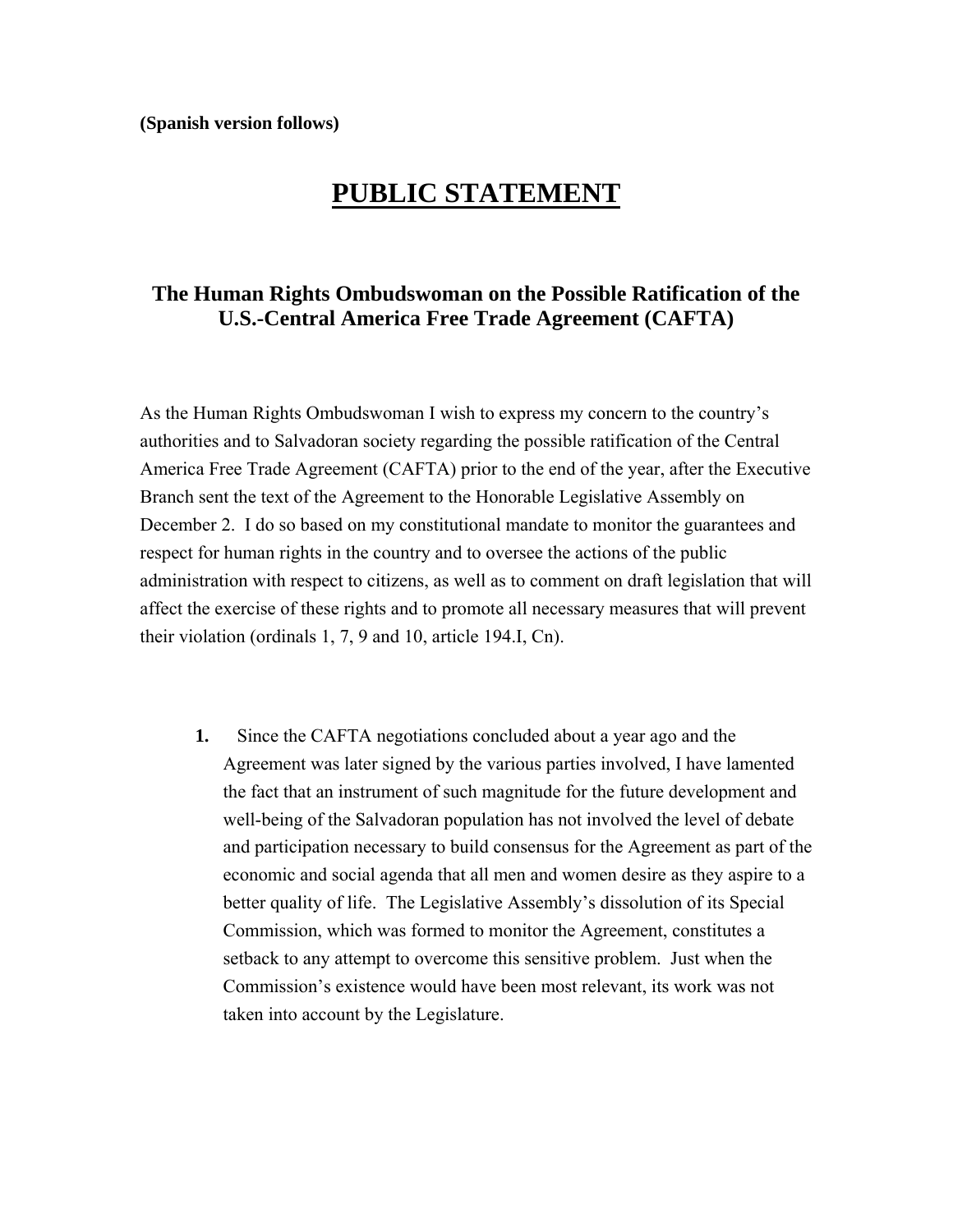- **2.** I reiterate my concern about the limited mechanisms and opportunities to obtain information on the Agreement and, above all, the absence of broad consultation and effective consideration of the timely contributions to the Agreement's text made by a range of sectors interested in the sensitive aspects of the Agreement, both during the negotiation process and after it was signed. In particular, I refer to the well-founded fears – expressed publicly on different occasions and in recent days reported in the press – regarding the lack of clarity as to the real consequences that CAFTA's implementation will have on important economic activities and population groups, as well as the absence of effective and transparent mechanisms to prevent or reverse these consequences.
- **3.** The Office of the Human Rights Ombudsperson has carried out a serious analysis of CAFTA, based on studies and reports by institutions such as the International Labor Organization (ILO), the United Nations Development Program (UNDP), and even the World Bank (WB), that reflects the serious impact of the Agreement on the right to work and to organize trade unions – despite the fact that the Agreement includes chapters on labor and the environment. The analysis also shows the inadequate and ineffective legal and institutional framework that exists for the protection and defense of these rights. Furthermore, there are significant doubts and resistance concerning the unjust logic of the mechanism for sanctioning violations of labor and union rights. The burden of these sanctions will not fall on the companies that commit the violations but rather on the State and, thus, on citizens whose taxes will ultimately pay these fines. This will in no way promote the eradication of such violations.

In light of the above and given the risk that CAFTA will negatively affect the social peace and the democratic spirit that should guide the broad-based building of a prosperous, inclusive society that can overcome social inequality in the country, in my capacity as Human Rights Ombudswoman and by virtue of my constitutional mandate, I hereby call for the following: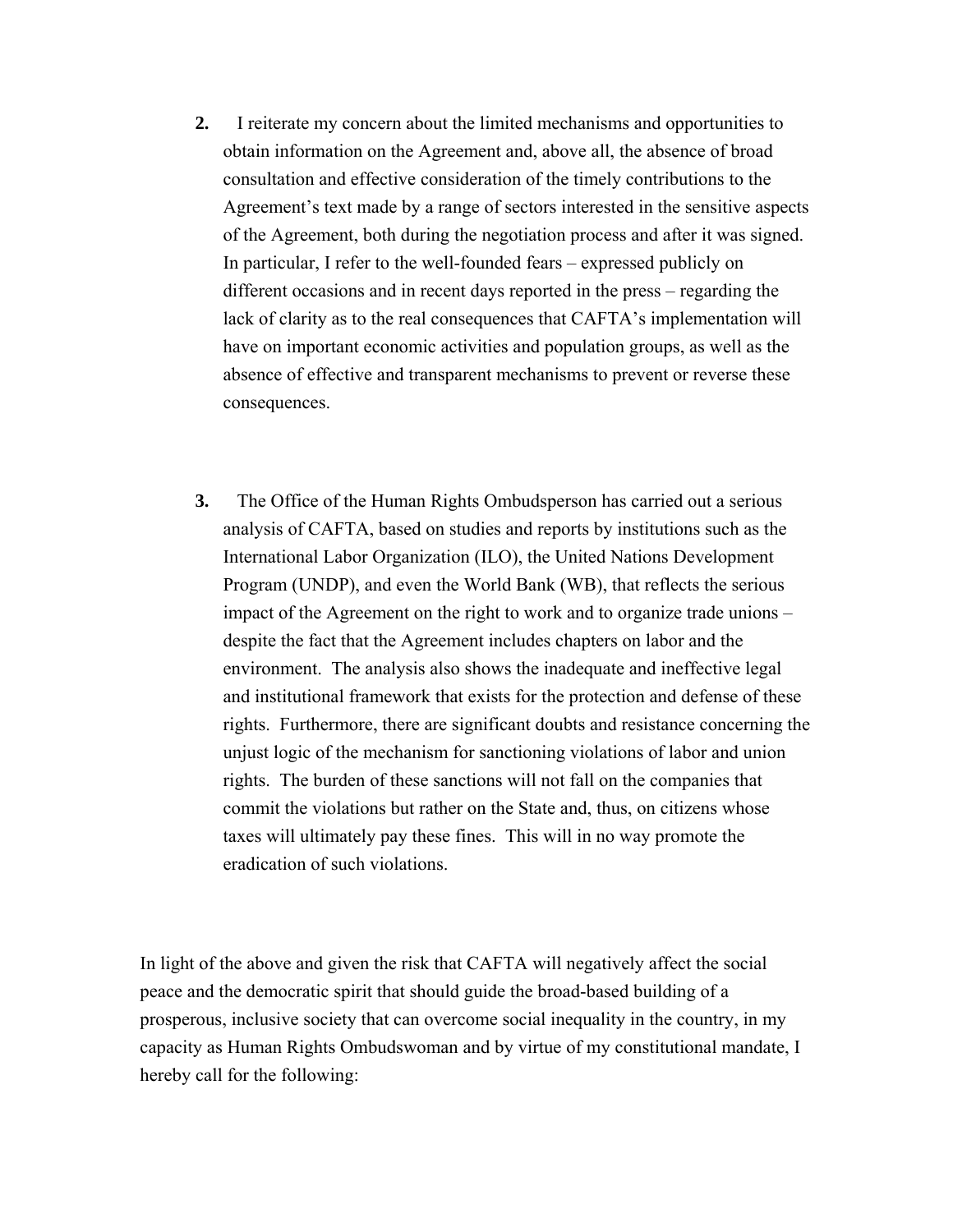**a)** To request that Mr. Elías Antonio Saca, Constitutional President of the Republic, instruct government authorities and their advisors, particularly those who negotiated CAFTA, to provide all necessary information to sufficiently satisfy the existing doubts, fears and disagreements of not only those who, having participated in and contributed to the negotiations, do not feel represented by the final decisions made, but also of those sectors that were excluded from the entire process.

**b)** To demand that the Legislative Assembly, and in particular its Foreign Relations Commission, which is discussing the CAFTA text, not rush to ratify the Agreement without gaining support beyond that of certain business sectors. Instead, the Legislature should generate a level of discussion and consensus necessary to avoid the possibility of social instability and confrontation on very sensitive issues that are in the public interest and thus require full transparency and consensus-building.

**c)** To recommend that the Legislative Assembly not make the mistake of ratifying CAFTA only because a simple majority is in favor. A legal document of this nature, involving such sensitive issues for our country as the national territory, Central American integration and national sovereignty – issues that are clearly protected by the Constitution – requires significant discussion and debate to allow all political parties represented in the Legislature to properly analyze whether or not it should be ratified.

**d)** To officially provide the Ombudsperson's Office, in light of its constitutional and legal responsibilities, with the CAFTA text and documents related to the Agreement's implementation, in which the foreseeable impacts on the population's economic and social development are laid out. This Agreement is a legal instrument that takes precedence over secondary legislation, such as the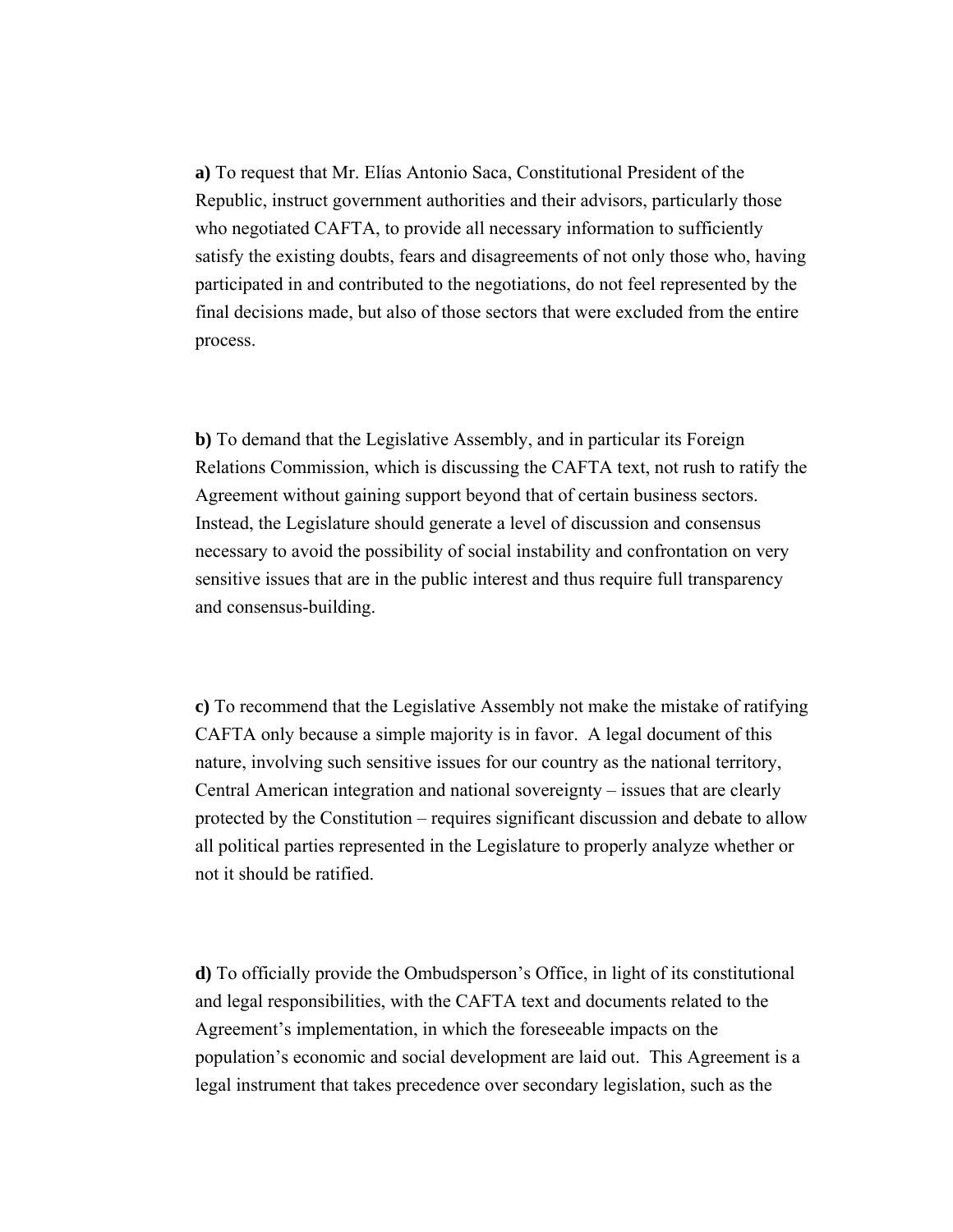Labor Code, and will have similar standing to the international norms on human rights that are part of what constitute the legal framework to which our Constitution responds.

In light of the above, I reiterate my strong commitment to contribute towards building democracy and greater understanding of the options presented to our country so that, in a responsible manner, the aspirations of Salvadoran men and women to live better and more dignified lives may be fulfilled.

San Salvador, December 13, 2004.

Doctora Beatrice Alamanni de Carrillo

Human Rights Ombudswoman

## PRONUNCIAMIENTO PÚBLICO

La Procuradora para la Defensa de los Derechos Humanos ante la eventual ratificación del Tratado de Libre Comercio entre Centroamérica y Estados Unidos (CAFTA, por sus siglas en inglés)

En relación a la posible ratificación del Tratado de Libre Comercio entre Centroamérica y Estados Unidos (CAFTA, por sus siglas en inglés), antes de que concluya el presente año y luego de que el Órgano Ejecutivo hiciera llegar los textos de dicho TLC a la Honorable Asamblea Legislativa el pasado 2 de diciembre, como Procuradora para la Defensa de los Derechos Humanos, en virtud de mi mandato constitucional de velar por el respeto y garantía de los derechos humanos en el país y de supervisar la actuación de la Administración Pública frente las personas, así como de emitir opiniones sobre proyectos de ley que afecten el ejercicio de tales derechos y de promover todas las medidas necesarias en orden a prevenir violaciones a los mismos (ordinales 1, 7, 9 y 10, art.194.I, Cn.), a las autoridades correspondientes y a la sociedad salvadoreña, EXPRESO:

 $\mathbf{1}$ . Que desde el momento en que concluyeron las negociaciones alrededor del CAFTA, hace aproximadamente un año, con la firma de dicho acuerdo comercial por los diferentes países intervinientes, lamenté que un instrumento de tal naturaleza y magnitud para las posibilidades de desarrollo y bienestar futuro de la población salvadoreña, no hubiera contado con el debate y participación necesarios para constituirse en un factor de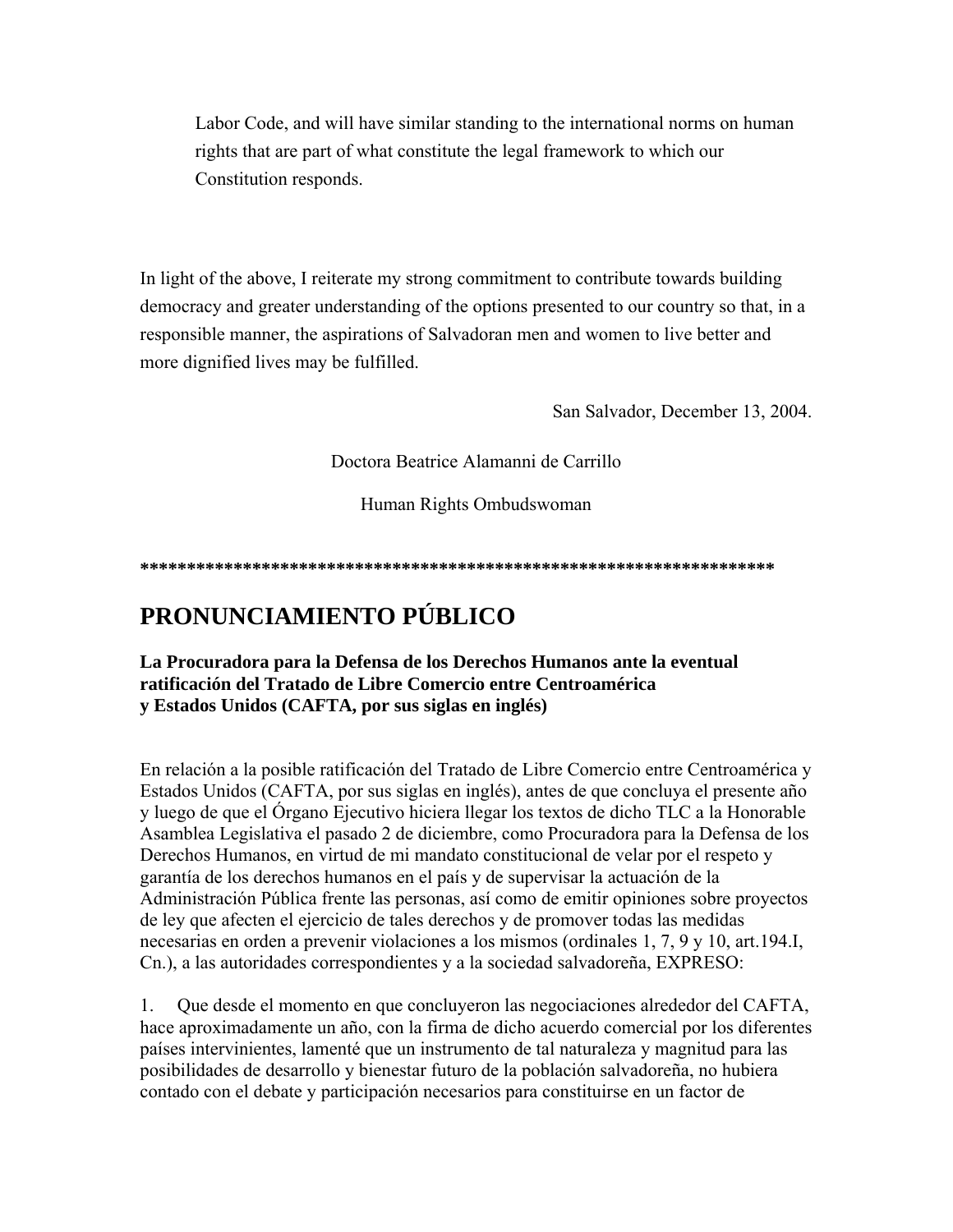concertación y consenso alrededor de la agenda económica y social que todas y todos anhelamos para asegurarnos una mejor calidad de vida. La supresión en la Asamblea Legislativa de una Comisión Especial para el seguimiento de este tema, resulta un revés a toda pretensión de superar un vacío tan delicado como el señalado, al no haberse tomado en cuenta los resultados de su labor en los últimos meses y justamente en el momento en que su razón de ser cobraba mayor sentido.

2. Mi reiterada preocupación por lo limitado de los mecanismos y espacios de información, pero sobre todo, la ausencia de una amplia consulta y consideración efectiva del oportuno aporte a los textos que realizaran diferentes sectores interesados y especializados en aspectos sensibles del Tratado, tanto en el momento de su negociación como posterior a la firma del mismo. Especialmente, hago referencia a la existencia de fundamentados temores –expresados públicamente en diversas oportunidades y en los últimos días a través de medios periodísticos–, respecto a la falta de claridad de las consecuencias reales que la vigencia del CAFTA tendrá en importantes áreas, actividades y grupos poblacionales y sociales, así como la ausencia de mecanismos eficaces y transparentes para prevenirlas o revertirlas.

3. Que, en particular, la Procuraduría para la Defensa de los Derechos Humanos ha realizado un serio análisis, respaldado en estudios e informes de entidades como la Organización Internacional del Trabajo (OIT), el Programa de las Naciones Unidas para el Desarrollo (PNUD) e, incluso, el Banco Mundial (BM), que reflejan fuertes impactos en el derecho al trabajo y a la sindicalización de un acuerdo comercial de este tipo –pese a la inclusión de un capítulo relativo a aspectos laborales y ambientales–, así como a la insuficiencia e inefectividad del marco jurídico e institucional actual encargado de su protección y defensa. Asimismo, no son pocas las dudas y resistencias alrededor de la lógica injusta que priva en el mecanismo de sanciones ante violaciones denunciadas contra los derechos laborales y sindicales, que finalmente no recaen sobre las empresas que las cometan sino contra el Estado y, por tanto, de la ciudadanía que tendrá que responder económicamente a ellas –vía impuestos–, con lo que, de ninguna manera, se promueve la erradicación de tales prácticas violatorias.

En virtud de lo anterior y ante el riesgo de que el CAFTA se traduzca en un elemento nocivo a la paz social y al espíritu democrático que debe regir la construcción conjunta de una sociedad próspera, incluyente y que avance hacia la superación de la desigualdad social en el país, en mi calidad de Procuradora para la Defensa de los Derechos Humanos y bajo el respaldo de mi mandato constitucional, me PRONUNCIO: a) Por solicitar al Señor Presidente Constitucional de la República, don Elías Antonio Saca, que instruya a las autoridades correspondientes y a sus respectivos equipos asesores, en especial, a aquellos que negociaron los textos del CAFTA, para que brinden toda la información que satisfaga, suficientemente, las dudas, temores y desacuerdos existentes, no sólo de quienes aun habiendo participado y aportado en las negociaciones no se sienten representados en las decisiones tomadas, sino y, sobre todo, de aquellos sectores excluidos de todo el proceso.

b) Por demandar a la Asamblea Legislativa y, en particular, a su Comisión de Relaciones